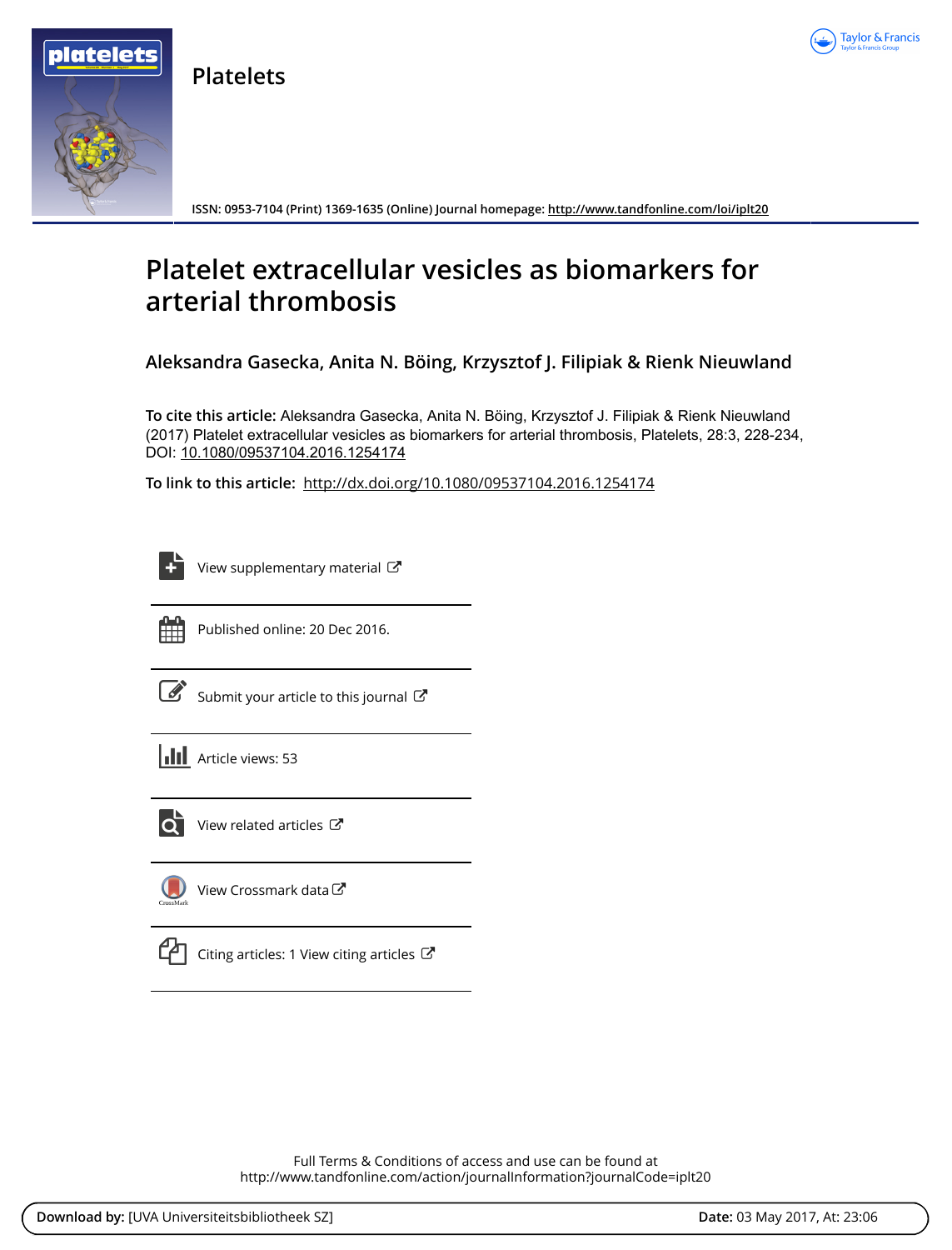

Platelets, 2017; 28(3): 228–234 © 2016 Taylor & Francis. DOI: 10.1080/09537104.2016.1254174



# SPECIAL REVIEW: PLATELET MICROVESICLES

# Platelet extracellular vesicles as biomarkers for arterial thrombosis

Ale[k](http://orcid.org/0000-0002-6563-0877)sandra Gasecka  $\mathbf{C}^{1,2}$  $\mathbf{C}^{1,2}$  $\mathbf{C}^{1,2}$ , Anita N. Böing<sup>2</sup>, Krzysztof J. Filipiak  $\mathbf{C}^{1}$ , & Rienk Nieuwland<sup>2</sup>

<span id="page-1-0"></span><sup>1</sup>1st Chair and Department of Cardiology, Medical University of Warsaw, Warsaw, Poland and <sup>2</sup>Laboratory of Experimental Clinical Chemistry, and Vesicle Observation Centre, Academic Medical Centre of the University of Amsterdam, Amsterdam, The Netherlands

#### Abstract

Arterial thrombosis is a major and global cause of human death and disability. Considering the socioeconomic costs of arterial thrombosis, identification of biomarkers to predict and detect arterial thrombosis at an early stage is an important public health goal. Platelet extracellular vesicles (PEV) are a new candidate biomarker of arterial thrombosis. PEV can be measured in biorepositories, thereby offering the possibility to validate PEV in multicenter clinical trials. PEV analysis has been hitherto hampered by lack of standardized methodology, but substantial technological improvements of PEV detection techniques have been achieved recently. However, before PEV emerge from research tools to clinical applications, a number of issues should be clarified. To facilitate validation of PEV as biomarkers of thrombosis, we discuss (i) whether PEV are useful as biomarkers of thrombosis, (ii) why previous conclusions on PEV concentrations, composition and functions require re-evaluation, and (iii) which questions have to be answered before PEV become clinically useful.

#### 1. Introduction

Arterial thrombosis is responsible for two major and global causes of human death and disability: acute myocardial infarction (AMI) and acute ischemic stroke [[1](#page-5-0)]. Currently, there are no tools available to predict or diagnose arterial thrombosis at an early stage, and hence, there is a quest for novel biomarkers to facilitate early recognition of thrombotic events [[2](#page-5-1),[3](#page-5-2)].

Although the term "biomarker" is commonly used as an objective indication of a medical state which can be measured accurately and reproducibly [\[2\]](#page-5-1), in cardiovascular literature, this term specifically refers to soluble biomolecules present in blood [\[3\]](#page-5-2). Biomarkers in blood may provide insight into patient's hypercoagulable state, which is a hallmark of arterial thrombosis. Because insight into developing arterial thrombosis cannot be provided by either clinical examination or imaging, analysis of biomarkers in blood is indispensable to predict, diagnose, and monitor thrombosis [\[3](#page-5-2)].

A reliable biomarker (i) has a sensitivity and specificity above 90%, (ii) has an established kinetics of release and clearance, (iii) can be assayed with an established technique, and (iv) has been validated in multicenter prospective clinical trials [[3](#page-5-2),[4\]](#page-6-0). Biomarkers that are currently used to diagnose AMI, such as cardiac troponin or creatine kinase MB isoenzyme (CK-MB), suffer from several limitations. For example, an elevated concentration of cardiac troponin may result from conditions other than AMI, and cardiac troponin is detec[table](#page-2-0) [in](#page-2-0) blood of healthy individuals when high-sensitivity assays are being used [[4](#page-6-0)]. Moreover, cardiac troponin and CK-MB are released after cardiomyocyte necrosis and hence do not

#### Keywords

Arterial thrombosis, biomarkers, extracellular vesicles, platelets

#### **History**

Received 18 August 2016 Revised 6 October 2016 Accepted 19 October 2016 Published online 20 December 2016

reflect the preceding or early phase of atherothrombosis [\[4](#page-6-0)]. At present, the diagnosis of acute ischemic stroke is based exclusively on neurologic deficits and brain imaging, but no clinically applicable and relevant biomarkers exist [\[5](#page-6-1),[6\]](#page-6-2).

Because activation of platelets plays a key role in thrombosis, measuring platelet function may provide novel biomarkers of arterial thrombosis [[7](#page-6-3)]. Out of numerous platelet function methods, aggregometry-based tests such as light transmission aggregometry are dominant in clinical practice [\[8\]](#page-6-4). However, aggregometry provides information on platelet functionality in response to exogenous and soluble agonists, which do not mimic the process of platelet activation in vivo. Thus, so far results from platelet function tests in vitro have limited value as biomarkers of arterial thrombosis.

Alternatively, biomolecules or metabolites released from activated platelets in blood may provide clinically relevant information for early detection of arterial thrombosis [[9](#page-6-5)]. One of these biomarkers is platelet-derived extracellular vesicles (PEV), encompassing platelet microparticles/microvesicles and exosomes [\[10\]](#page-6-6). [Table I](#page-2-0) compares established biomarkers to diagnose arterial thrombosis and PEV. In contrast to cardiac troponin or CK-MB, PEV may fulfil the requirements for a biomarker of *developing* arterial thrombosis because (i) PEV are released from activated platelets and platelet-rich thrombi and therefore may reflect developing arterial thrombosis [[11](#page-6-7)], (ii) PEV expose specific platelet antigens and thus can be identified as being platelet specific [\[12\]](#page-6-8), and (iii) disease-dependent changes in the biochemical composition of PEV may be useful for differential diagnosis of AMI and acute ischemic stroke [[13](#page-6-9)]. Because identification and characterization of PEV directly in human plasma have recently become feasible [\[14\]](#page-6-10), and because PEV can be measured in biorepositories, thereby facilitating validation in multicenter clinical trials [[15](#page-6-11)], it is likely that the requirements for PEV to become a reliable biomarker can now be fulfilled.

Correspondence: Aleksandra Gasecka, 1st Chair and Department of Cardiology, Medical University of Warsaw, Independent Public Central Teaching Hospital, Banacha 1a, 02-097 Warsaw, Poland. E-mail: aleksandra.gasecka@wum.edu.pl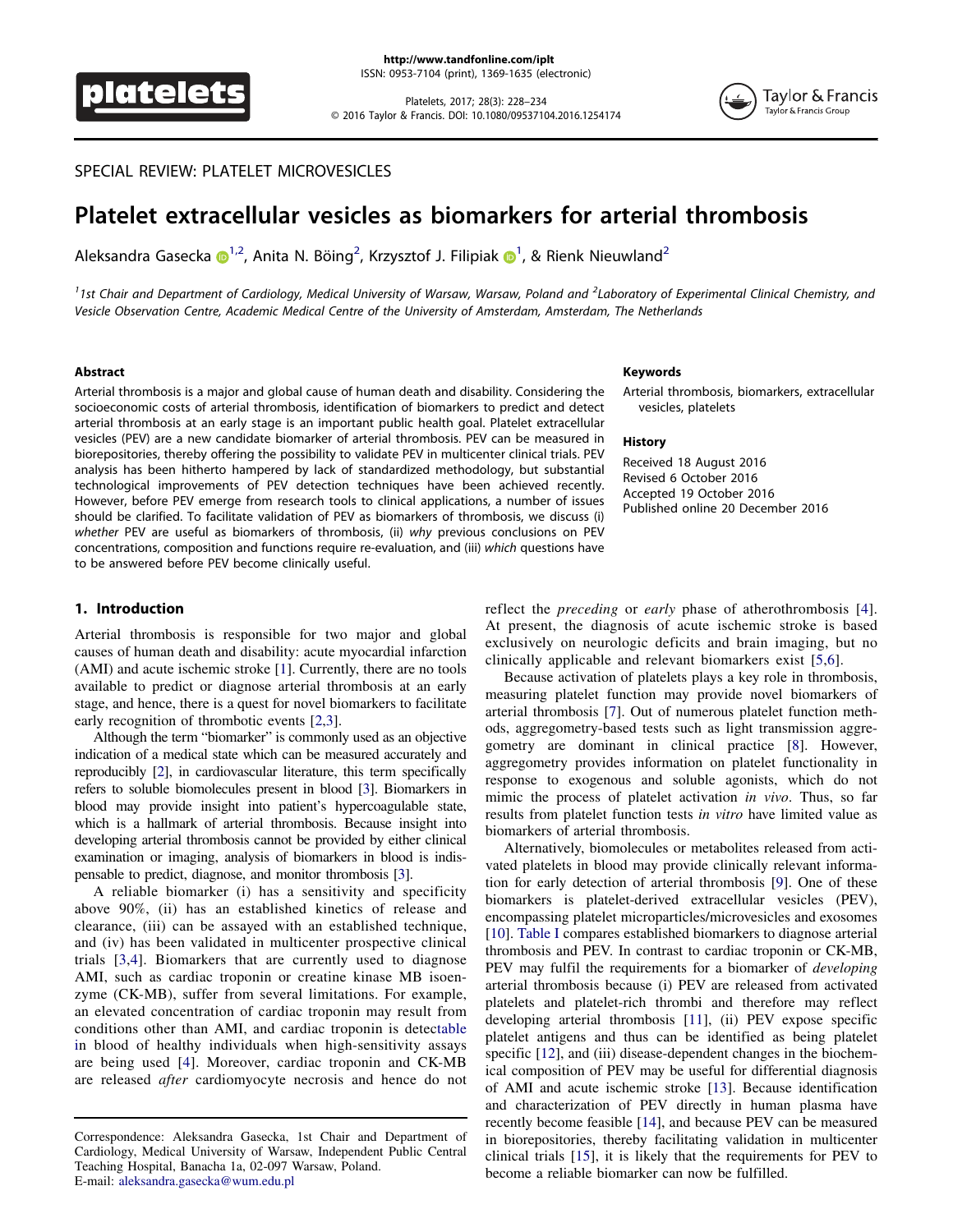<span id="page-2-0"></span>Table I. Comparison of established biomarkers to diagnose arterial thrombosis and platelet extracellular vesicles (PEV) [\[4](#page-6-0)–[6,](#page-6-2)[10](#page-6-6)]. AMI: acute myocardial infarction; AIS: acute ischemic stroke; CK-MB: Creatine Kinase MB isoenzyme; NA: not applicable.

| <b>Biomarker</b>                                          | Thrombotic<br>condition |                        | <b>Pathology</b> |                                                            | Release and clearance cut-off values | Pathological                                        | <b>Validation in</b><br>clinical trials |
|-----------------------------------------------------------|-------------------------|------------------------|------------------|------------------------------------------------------------|--------------------------------------|-----------------------------------------------------|-----------------------------------------|
| <b>Cardiac troponin</b> Yes<br><b>CK-MB</b><br><b>PEV</b> | AMI<br>Yes<br>Yes       | AIS<br>No<br>No<br>Yes | Yes<br>Yes<br>NA | Myocardial necrosis Developing thrombus<br>No<br>No<br>Yes | Known<br>Known<br>To be established  | Known<br>Known<br>To be established To be validated | Yes<br>Yes                              |

The role of PEV in physiological and pathological processes has been summarized previously [16,[17](#page-6-12)]. In this review, we discuss the significance of PEV as biomarkers for prediction and early diagnosis of arterial thrombosis, in comparison with other used biomarkers, outline methodological pitfalls in hitherto performed studies, and highlight challenges to be overcome before PEV can be clinically applied. Overviews of recent technological advancements to measure concentrations and functional properties of PEV in body fluids are to be expected in subsequent reviews from the current series.

### 2. Platelet extracellular vesicles as biomarkers of arterial thrombosis

[Table II](#page-3-0) provides an overview of compounds exposed on—or released from—activated platelets, including (i) biomarkers of single and overall platelet activation and (ii) biomarkers that can be measured in fresh blood samples and in biorepositories.

# 2.1. Biomarkers of single platelet activation

Biomarkers of single platelet activation include activationinduced changes in surface expression and/or conformational changes of transmembrane receptors, and platelet-leukocyte aggregates (PLA) which are formed when activated platelets bind to leukocytes [[18](#page-6-13),[19](#page-6-14)]. At present, platelet surface receptor profile and PLA, analyzed by flow cytometry, are considered the most reliable markers of platelet activation in vivo, because these biomarkers (i) are platelet specific, (ii) are independent of the platelet count and thereby applicable to thrombocytopenic patients, and (ii) reveal the interaction between platelets and leukocytes, thereby promoting vascular inflammation and atherosclerosis [\[18,](#page-6-13)[19](#page-6-14)]. However, there are three major drawbacks of this approach. Firstly, flow cytometric analysis of platelet activation state and PLA requires freshly collected blood, which hampers validation of these biomarkers in multicenter clinical trials where storage and transport of samples for analysis are required. Secondly, exposure of platelet activation markers is a dynamic process and sensitive to proteolysis [[18](#page-6-13)], so that the measured activation status after labeling in vitro does not reflect the original platelet activation status immediately after blood collection. Finally, PEV exposing platelet activation markers such as P-selectin may bind to P-selectin glycoprotein ligand-1 (PSGL-1)-exposing leukocytes, similar to activated platelets, and PLA are unable to distinguish platelet-leukocyte complexes from PEVleukocyte complexes [[19](#page-6-14)]. Due to these drawbacks, neither platelet surface receptor profile nor PLA are clinically applicable as biomarkers of arterial thrombosis. PEV retain the advantages of platelet surface receptors and PLA, because PEV (i) are platelet specific [[10](#page-6-6)], (ii) allow to determine single platelet activation status independently from the platelet count when visualizing the parental PEV-releasing platelet [\[20\]](#page-6-15), and (iii) are involved in the interaction between platelets and leukocytes due to exposure

of P-selectin [[10](#page-6-6)]. To which extent activation markers exposed on PEV are sensitive to proteolysis is unknown. However, if PEV are measured directly in (diluted) plasma, the risk of proteolysis of activation markers exposed on PEV seems small, because plasma contains (i) abundant protein substrate, (ii) protease inhibitors, and (iii) calcium-chelating agents, which all hamper plasma protease activity.

#### 2.2. Biomarkers of overall platelet activation

Overall platelet activation is reflected by molecules secreted from platelet granules, synthesized de novo, or shed from the platelet surface upon activation [\[9\]](#page-6-5). These molecules can be measured in biorepositories using commercially available immunoassays [\[21,](#page-6-16)[22\]](#page-6-17). However, the reliability of such measurements is questionable at best, because (i) platelet-specific chemokines are secreted already at room temperature unless a special anticoagulant is used [\[21\]](#page-6-16), (ii) soluble platelet receptors and thromboxane A2 are released from extra-platelet sources [[22](#page-6-17)], and (iii) methods applied to analyze soluble biomarkers lack standardization [[23](#page-6-18)]. Finally, some "soluble" markers are in fact not a single marker but a mixture of different forms that are measured in a single assay. For example, "soluble" P-selectin in platelet-free plasma is present not only as a truly soluble (non-membrane bound) form, but is also exposed on PEV [[19](#page-6-14)]. To which extent these different forms of "soluble P-selectin" behold different clinical information, however, is unknown.

Likewise biomarkers of overall platelet activation, PEV are also released at room temperature in case of artifactual platelet activation, and from this reason, it is recommended to (i) centrifuge the sample twice to prepare platelet-free plasma and thus to reduce the risk of small platelet contamination and/or the release of PEV from such platelets and (ii) standardize the interval between blood collection and handling throughout the study so that obtained results can be compared between samples. However, PEV offer an advantages over the available biomarkers of overall platelet activation, because PEV are truly platelet specific, whereas biomarkers of overall platelet activation are not [[18](#page-6-13),[19](#page-6-14)].

# 3. Formation and clearance of platelet extracellular vesicles

One of the most important issues before validating PEV as biomarkers is to firmly establish the (i) PEV cellular origin, (ii) mechanisms of PEV formation, and (iii) PEV clearance.

#### 3.1 Cellular origin and composition of platelet vesicles

PEV were identified in human plasma and serum as being derived from platelets in 1967 [\[24\]](#page-6-19). Consequently, the cellular origin of PEV was established by measuring the exposure of specific platelet receptors, such as glycoprotein (GP) IIb-IIIa (CD41/ CD61; integrin αIIbβ3) or GPIb (CD42b) [\[10\]](#page-6-6). Because GPIIb-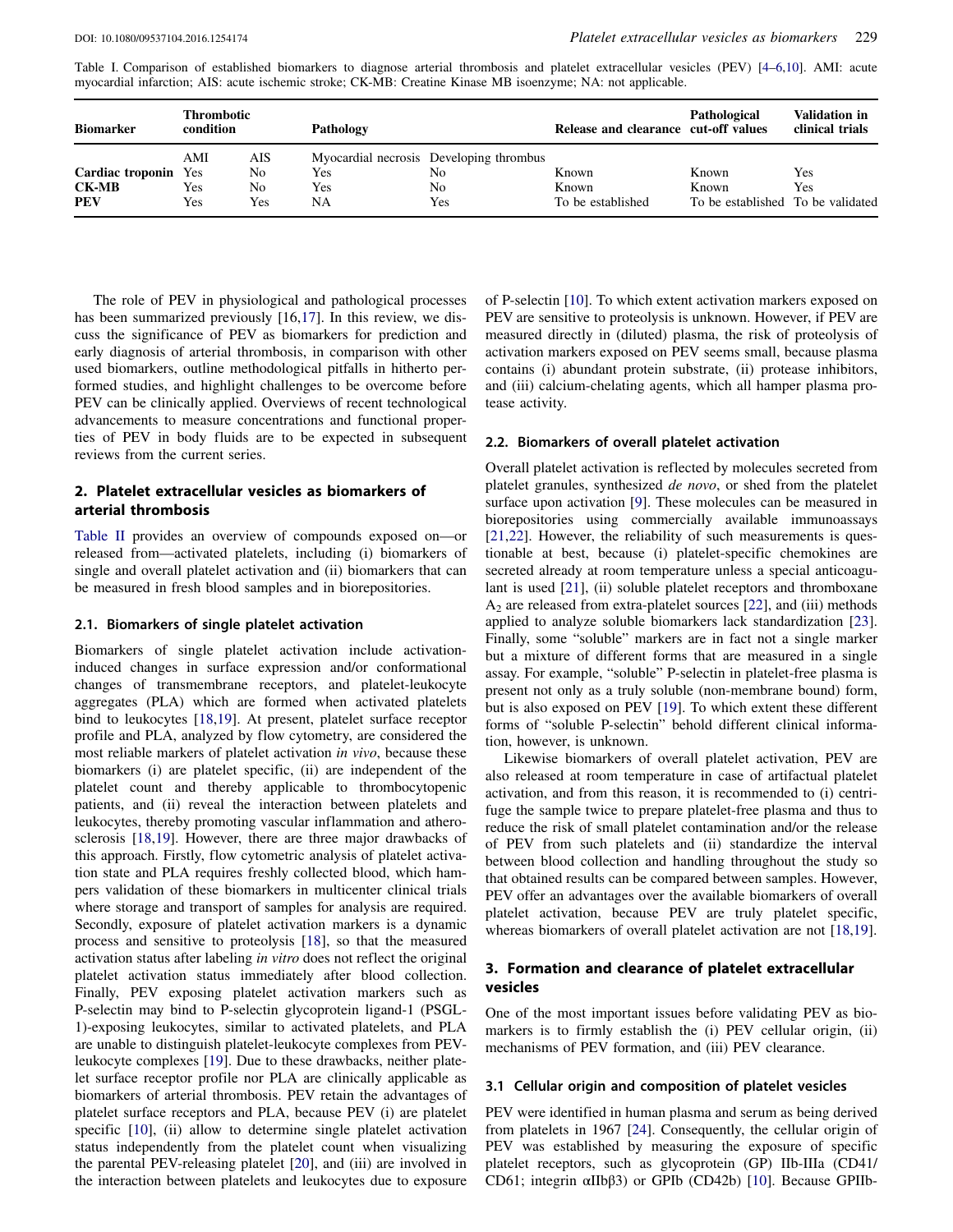|                        | Single platelet activation                                                                                                                                                                                         | Overall platelet activation                                                                                                                                                                                          |  |  |
|------------------------|--------------------------------------------------------------------------------------------------------------------------------------------------------------------------------------------------------------------|----------------------------------------------------------------------------------------------------------------------------------------------------------------------------------------------------------------------|--|--|
| <b>Fresh samples</b>   | Surface receptors/molecules:<br>$\bullet$ CD63<br>$\bullet$ CD40L<br>$\bullet$ GPVI<br>$\bullet$ GPIIb-IIIa conformation<br>$\bullet$ PS exposure<br>$\bullet$ P-selectin (CD62p)<br>Platelet-leukocyte aggregates | Secreted biomarkers:<br>• platelet factor 4<br>$\bullet$ serotonin<br>$\bullet$ trombospondin-1<br>$\bullet$ β-thromboglobulin<br>Synthesized biomarkers:<br>$\bullet$ thromboxane A2<br>• 11-dehydro-thromboxane B2 |  |  |
|                        | <b>Platelet extracellular vesicles</b>                                                                                                                                                                             | Shed soluble biomarkers:                                                                                                                                                                                             |  |  |
| <b>Biorepositories</b> | <b>Platelet extracellular vesicles</b>                                                                                                                                                                             | $\bullet$ sCD40L<br>$\bullet$ sGPVI<br>$\bullet$ sGPV<br>• $sP\text{-selection (CD62p)}$<br><b>Platelet extracellular vesicles</b>                                                                                   |  |  |

<span id="page-3-0"></span>Table II. Biomarkers of platelet activation in vivo [[9](#page-6-5)–[10\]](#page-6-6).

Platelet extracellular vesicles (PEV) are the only platelet biomarkers (i) that can be analyzed both in fresh blood samples and in biorepositories and (ii) may reflect both activation of single platelets and the overall platelet activation, depending on the applied technique. CD: Cluster of Differentiation; GP: Glycoprotein; PS: Phosphatidylserine; s: soluble.

IIIa and GPIb are also exposed on megakaryocytes, these receptors are identification markers of EV from either platelets or megakaryocytes, but they are not markers of platelet activation [\[25\]](#page-6-20). In contrast, typical platelet activation receptors such as P-selectin (CD62p), which are exposed only on activated platelets, are thought to be truly unique for PEV from activated platelets because such receptors are not detectable on EV from megakaryocytes [\[25,](#page-6-20)[26](#page-6-21)].

Over decades, detection of PEV and other blood-borne EV was based on the exposure of phosphatidylserine (PS). The exposure of PS depends on pre-analytical conditions as blood collection, handling and storage of plasma [\[15\]](#page-6-11). In many studies, the exposure of PS has been overestimated due to incomplete removal of platelets upon preparation of platelet-free plasma and the following freeze–thaw cycle [\[27\]](#page-6-22). Furthermore, the almost invariably reported elevated levels of PS-exposure and concentrations of PEV in patients' plasma samples compared to controls may—at least in part—be due to systematic differences in collection and handling of blood samples. For example, in daily clinical practice, the time between patient blood collection and handling is often longer than controls. Finally, in studies where PEV were isolated from plasma by centrifugation, we now know that PEV aggregate [\[27,](#page-6-22)[28\]](#page-6-23). Because PEV aggregates are impossible to resuspend, the detection of PEV aggregates was favored in older studies, where instruments used to detect PEV were insensitive, with single vesicles often below the instrument detection limit. Consequently, hitherto data on PEV concentrations and PS exposure have been questioned in recent studies showing that PEV constitute up to approximately 25% of all vesicles in bloodstream, instead of 90% as concluded before [\[29\]](#page-6-24), and that in fresh and non-centrifuged blood samples, most PEV above 1 µm in dia-meter do not expose PS [[30](#page-6-25)]. To which extent PEV below 1  $\mu$ m in diameter expose PS remains unknown.

PEV which are truly derived from activated platelets and do expose PS may provide a surface for assembly of tenase and prothrombinase complexes, hence being directly involved in coagulation [[11](#page-6-7)]. If true, this implies a causal relationship between increased PEV concentrations and thrombosis, thus strengthening the utility of PEV as biomarkers. However, the formation and degradation of an arterial thrombus are a dynamic process, and to

which extent PEV reflect either one or both phases of this process remain to be elucidated. It is likely that there are several distinct subpopulations of PEV in the bloodstream, which may play different roles in coagulation in vivo, as well as may reflect different stages of thrombosis.

#### 3.2. Formation of platelet vesicles

Out of numerous molecular events reported to be involved in PEV formation, binding of fibrinogen to activated GPIIb-IIIa seems to be indispensable, at least in vitro [\[31](#page-6-26)]. If so, PEV are released *after* reversible platelet aggregates have been formed, which is a first step towards arterial thrombus formation. In atherosclerosis, formation of reversible platelet aggregates and thrombi may be induced by adhesion of platelet GPIIb-IIIa and GPIb to P-selectin and von Willebrand factor (vWF) exposed on dysfunctional endothelial cells [\[32\]](#page-6-27). Correspondingly, in 40% of patients with AMI coronary thrombus is formed more than 24 hours before clinical manifestations of acute coronary occlusion, and the presence of such old thrombi increases the risk of death two times during median follow-up time of 2.5 years [\[33](#page-6-28)]. Because PEV may directly reflect the dynamic process of in vivo thrombus formation/degradation at a presymptomatic stage, PEV may potentially allow to diagnose coronary thrombosis before the myocardial damage occurs, which is not detectable with any of the currently available diagnostic tools.

#### 3.3. Clearance of platelet vesicles

Because predictable kinetics is among the attributes of a valuable biomarker, it is important to know how long a biomarker is present in bloodstream. Although the half-life times of PEV have been studied in a few experiments [\[26](#page-6-21),[34\]](#page-6-29), in none of these experiments, sensitive analytical methods have been used, and hence, no firm conclusions can be drawn on the rate of PEV clearance in vivo. PS is thought to be a key trigger for clearance of (P)EV [\[35\]](#page-6-30). However, PS exposure is often an artifact due to the presence of residual small platelets and/or centrifugation, and therefore, it is likely that artificially induced exposure of PS may have affected the clearance of PEV in preceding studies. Moreover, because composition of (P)EV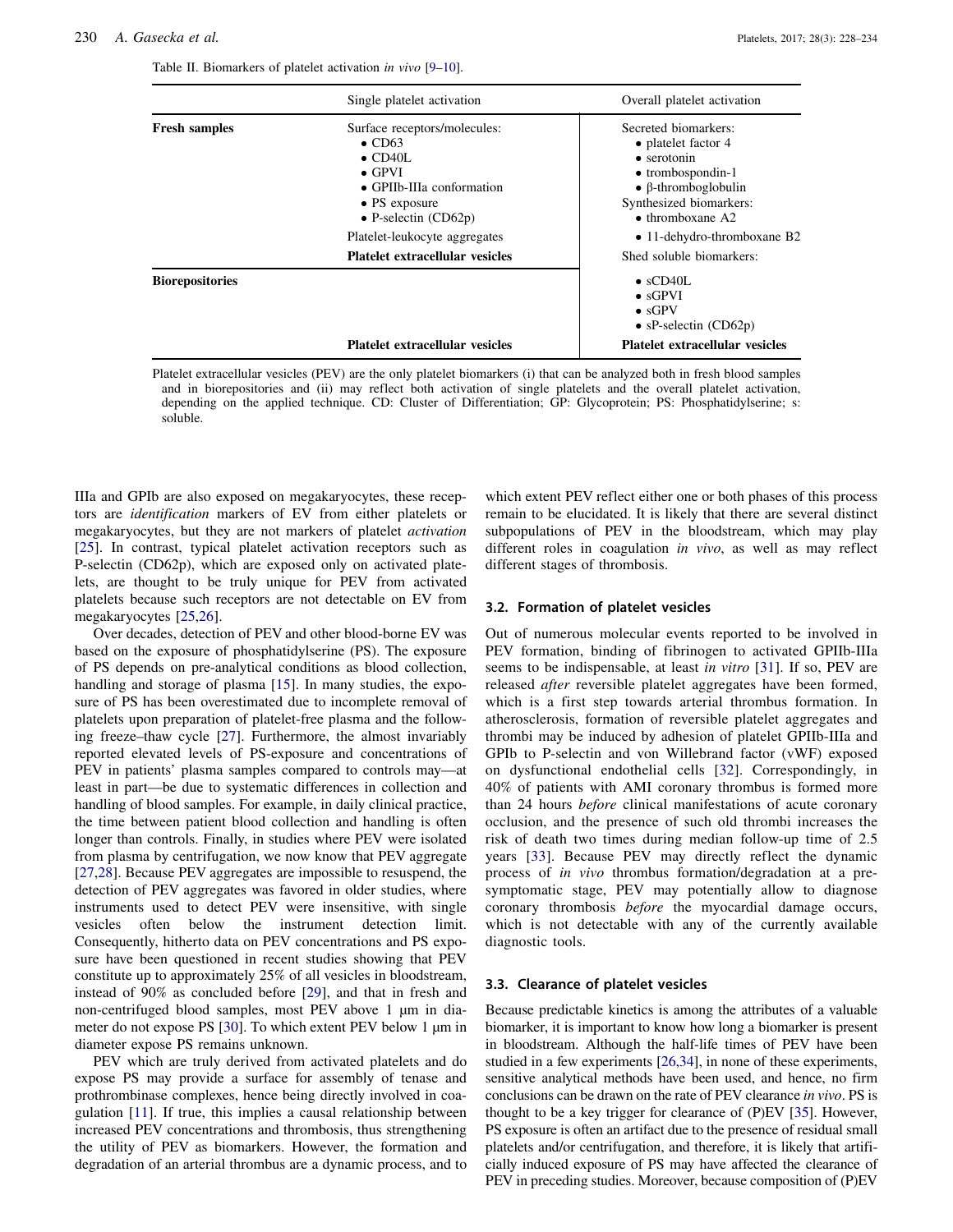vary with disease state, it is likely that (P)EV half-life times and mechanisms of (P)EV clearance are dependent on pathophysiological conditions, such as the presence of inflammation. Finally, it remains to be established whether increased concentrations of PEV in thrombosis are due to increased formation of PEV, less efficient clearance, or a combination of both.

# 4. Methodological pitfalls in hitherto studies on platelets extracellular vesicles

Increasing fascination with PEV as potential biomarkers results from numerous reports on elevated concentration of PEV in a variety of diseases, including thrombotic disorders [\[36](#page-6-31)–[40](#page-6-32)], diabetes mellitus [\[41](#page-6-33)–[43\]](#page-6-34), autoimmune disease [[44](#page-6-35)–[46](#page-7-0)], and multiple types of cancer [\[47](#page-7-1)–[49](#page-7-2)]. Elevated concentration of PEV has been observed by flow cytometry [\[36](#page-6-31)–[49](#page-7-2)], enzyme-linked immunosorbent assay (ELISA) [[50](#page-7-3)], and functional assays such as the factor X-activated clotting time assay (XACT) [\[51](#page-7-4)]. Moreover, correlations between the disease activity and PEV concentrations and/or their function have been demonstrated. For example, PEV concentrations increased stepwise with the severity of coronary artery disease [[37](#page-6-36)], stroke volume [\[40](#page-6-32)], activity of rheumatic arthritis [\[46\]](#page-7-0), and progression of malignancy [[48](#page-7-5),[49](#page-7-2)]. Increase in concentrations of PEV irrespective of the clinical condition implies two hypotheses: either PEV are an entirely non-specific biomarker, and as such provide no clinically relevant information about the underlying pathology, or—as mentioned before—there have been systemic methodological errors in the pre-analytical and or analytical phase of PEV detection. In the light of recent findings, we are prone to think that many of the previously reported findings were subject to substantial errors and artifacts that have affected downstream PEV detection.

#### 4.1. Inter-individual variability in concentrations of platelet vesicles

Concentrations of PEV have been reported to depend on age, gender, body mass index (BMI), physical exercise, sleep pattern, diet, nicotine abuse, hormonal status in women, and concomitant pharmacotherapy [[52](#page-7-6)]. Moreover, multiple drugs have been reported to influence concentrations of PEV, including antiplatelet drugs [[53](#page-7-7)], statins [[54](#page-7-8)], antihypertensive drugs [[54](#page-7-8)], and oral antidiabetic drugs [\[55\]](#page-7-9). Because the effects of these factors on PEV release were established only during the last decade and were not taken into account in the earlier studies on PEV in many diseases, this may have also affected previously reported results.

#### 4.2. Inter-study variability in concentrations of platelet vesicles

Flow cytometry represents the mainstay to analyze (P)EV in clinical setting, because in contrast to other methods of EV analysis, such as nanoparticle tracking analysis, resistive pulse sensing or electron microscopy, flow cytometry (i) enables analysis of thousands of individual (P)EV per second, (ii) provides information on the biochemical composition of (P)EV, (iii) and is widely accessible [[56](#page-7-10),[57](#page-7-11)]. [Figure 1](#page-4-0) shows the concentrations of PEV detected with flow cytometry in acute coronary syndrome [\[35](#page-6-30)–[38\]](#page-6-37), diabetes mellitus [[40](#page-6-32)–[42](#page-6-38)], autoimmune disease [\[43](#page-6-34)–[45\]](#page-7-12) and healthy controls [\[35](#page-6-30)–[38](#page-6-37), [40](#page-6-32)–[45](#page-7-12)] over the last two decades. The three types of disorders have been chosen due to their distinct pathophysiology. [Figure 1](#page-4-0) shows that the reported concentrations of PEV increase both in patients and in control groups at least 10 fold every 10 years, irrespective of a disease pathophysiology. Additional details on PEV concentrations shown in [Figure 1](#page-4-0) are available in Table 3 in the online data supplement. This



<span id="page-4-0"></span>Figure 1. Reported concentrations of platelet extracellular vesicles (PEV) detected with flow cytometry in acute coronary syndrome, diabetes mellitus, autoimmune disease, and healthy volunteers on a log scale versus time. Data are presented as mean  $\pm$  standard deviation or median (range). The red line shows a 10-fold increase in PEV concentrations every 10 years. However, PEV concentrations seem to increase even more.

remarkable increase in PEV concentrations is likely to result from improved sensitivity of the flow cytometers over time. For example, flow cytometers applied in older studies (approximately 1995–2005) were able to detect far less than 1% of all PEV present, which was due to the discrepancy between their detection limit (800–2400 nm) [\[57\]](#page-7-11) and the size of PEV (>90% below 500 nm in diameter, with a major part between 100 and 250 nm) [[58](#page-7-13)]. In fact, "PEV" detected by older flow cytometers may have been either aggregates of PEV caused by (ultra)centrifugation, or remnants of platelets due to centrifugation and freeze-thawing, or multiple small PEV that were detected as a single event by swarm detection [\[59\]](#page-7-14). Flow cytometers dedicated to EV analysis, which allow to measure EV down to 150–190 nm in diameter, detect another one order of magnitude higher concentrations of (P)EV than conventional flow cytometers [\[36](#page-6-31)[,37\]](#page-6-36). Table 3 (online data supplement) also shows that the conclusions on significant differences between PEV concentrations in patients and control groups are not consistent throughout the studies. Hence, both conclusions on PEV absolute numbers and significant differences in PEV concentrations between patients and controls require reevaluation in future studies.

# 5. Challenges before clinical application of platelet extracellular vesicles as biomarkers

The main challenge before clinical application of PEV as biomarkers is the standardization of PEV isolation and detection methods. Recent efforts to standardize the methodology of (P)EV analysis have been brought together in International Society of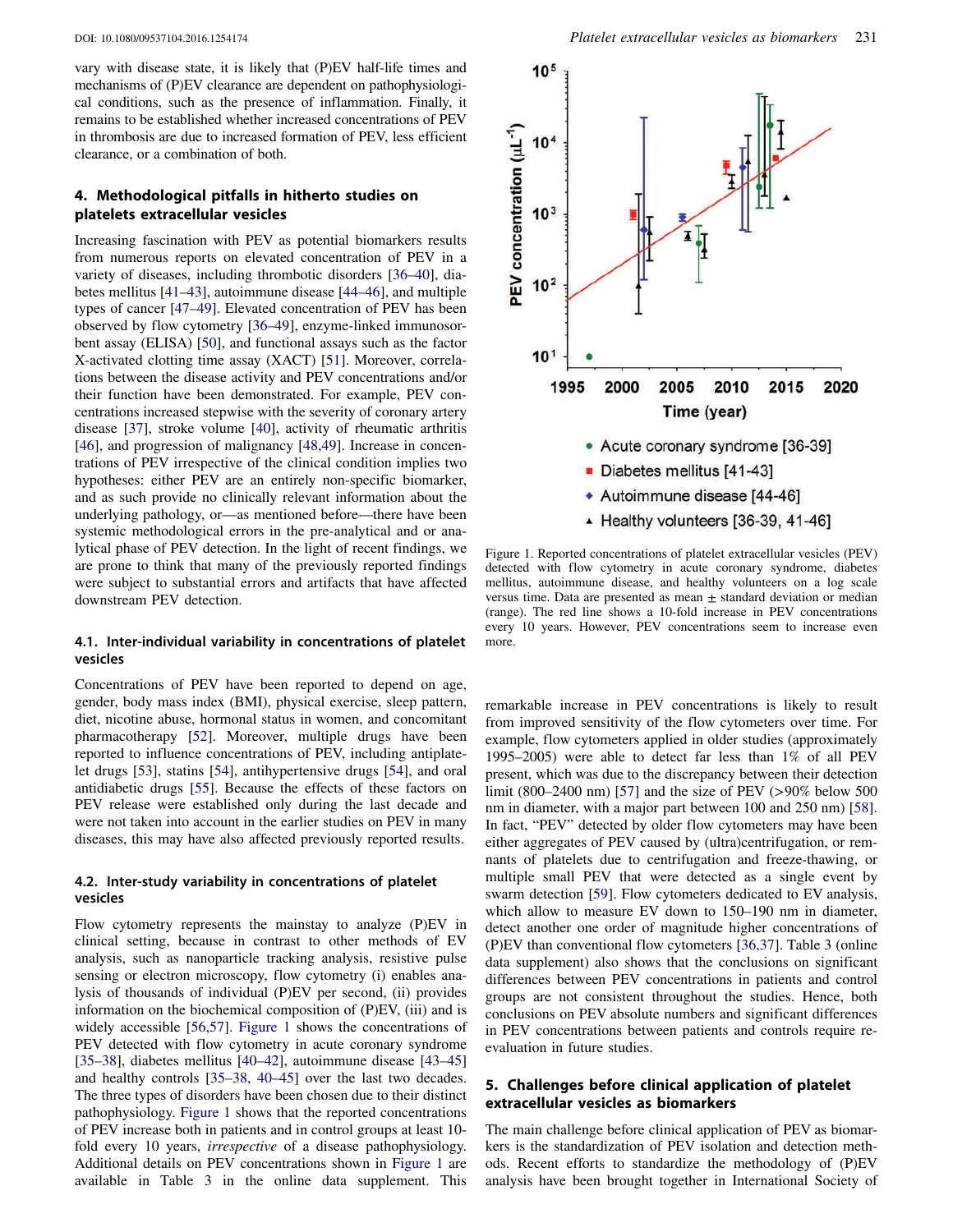Extracellular Vesicles in 2011. Since then, (i) standard operating procedures for handling and storage of human body fluids for EV analysis have been established [[15,](#page-6-11)[52](#page-7-6)], (ii) a method to isolate EV from body fluids has been developed [\[60\]](#page-7-15), and (iii) technological improvements of PEV analytical techniques have been introduced, largely in the field of flow cytometry [[14](#page-6-10)]. One should bear in mind, however, that improved detection of (P)EV will affect previously developed protocols for collection, handling, and storage of blood or fractions thereof. Increased sensitivity of currently available detection techniques allows to differentiate between in vitro induced changes triggered by sample collection and handling, and true in vivo platelet activation status. Hence, it is likely that standardization of study protocols will start anew before (P)EV may finally reach clinical applications.

It is currently recommended to measure PEV in (diluted) platelet-free plasma. However, isolation of (P)EV from plasma is a challenge due to the presence of proteins and lipoproteins of overlapping density and/or size [[60](#page-7-15)]. This challenge may be overcome by isolating (P)EV from plasma of fasting donors with sizeexclusion chromatography (SEC), which enables separation of (P)  $EV > 75$  nm in diameter from  $>99\%$  of the soluble plasma proteins and >95% of plasma high-density lipoproteins. Because PEV < 75 nm in diameter cannot be yet detected by flow-based techniques, the fraction containing  $PEV < 75$  nm in diameter is usually discarded. SEC has a recovery of up to 90% and does not result in clumping of PEV and therefore offers advantages when compared to centrifugation [\[60\]](#page-7-15). Although SEC facilitates proteomics and electron microscopy, this technique is relatively laborious, and for clinical studies measuring PEV directly in (diluted) plasma, for example with flow cytometry, may be preferred.

Limitations of the first generation of flow cytometers have been largely overcome by (i) diluting the sample to reduce swarm detection (large number of PEV entering a laser beam simultaneously) [\[59\]](#page-7-14), (ii) using de-ionized water prior to PEV analysis to rinse the flow cell and reduce background noise from the instrument [\[14\]](#page-6-10), (iii) calibrating the flow cytometer with beads of similar refractive index (similar amount of scattering light) to PEV [\[61\]](#page-7-16), and (iv) triggering on fluorescence, instead of light scattering [\[28\]](#page-6-23). However, the flow cytometry field is expanding further. Next generation of flow cytometers, which currently are being developed, are likely to enable analysis of most (P)EV present in body fluids, hence assuring for the reliable PEV analysis in clinical studies [\[62\]](#page-7-17).

# 6. Summary

[Figure 2](#page-5-3) shows the number of publications and landmark discoveries on PEV versus time. There are two major implications in [Figure 2.](#page-5-3) First, [Figure 2](#page-5-3) shows a shift in the nomenclature, with the terms "platelet microparticles/microvesicles" being gradually replaced by the term "platelet extracellular vesicles." The term "platelet extracellular vesicles" cover all types of vesicles released by platelets, including exosomes and microparticles/microvesicles. Because differentiation between these vesicle subtypes in plasma is not yet feasible, the term "extracellular vesicles" have been recommended to facilitate exchange of information within the vesicle research community [\[10,](#page-6-6)[12\]](#page-6-8).

Second, [Figure 2](#page-5-3) shows that research interest on PEV has been grown vastly in the last five years, and that discoveries of the last five years re-evaluated many of the previous assumptions on PEV. This growing interest is driven by the perspective to apply PEV analysis to biorepositories, which is not applicable to any other biomarkers of platelet activation, and which creates a longawaited chance to validate PEV in multicenter clinical trials. However, before this step will be made, a number of issues should



<span id="page-5-3"></span>Figure 2. The number of publications on PEV versus time. Please note, that there is (i) a shift in the nomenclature, with the terms "platelet microparticles/microvesicles" being gradually replaced by the term "platelet extracellular vesicles" and (ii) an extensive increase in the research interest on PEV in the last decade, with landmark discoveries on PEV in the last five years.

be clarified. First of all, as for all platelet measurements, standardized blood collection and handling conditions are a prerequisite to obtain reliable PEV concentrations, and novel protocols to standardize pre-analytical and analytical variables are urgently required, based on the detection of (P)EV by novel and sensitive analytical techniques. Next, physiological concentrations and composition of PEV need to be established, before any threshold for PEV pathological concentrations can be defined. Further, more insight into the kinetics of PEV release and clearance is needed to correctly interpret data on PEV concentrations in clinical setting. Finally, it is crucial to investigate the extent of PEV involvement in thrombosis. Once these questions are answered, PEV are likely to make their way from research tools to clinical applications.

#### Declaration of interests

The authors report no declarations of interest.

#### **ORCID**

Aleksandra Gasecka **http://orcid.org/0000-0001-5083-7587** Krzysztof J. Filipiak **http://orcid.org/0000-0002-6563-0877** 

#### References

- <span id="page-5-0"></span>1. Wendelboe AM, Raskob GE. Global burden of thrombosis: epidemiologic aspects. Circ Res 2016;118:1340–1347.
- <span id="page-5-1"></span>2. May A, Wang TJ. Biomarkers for cardiovascular disease: challenges and future directions. Trends Mol Med 2008;14:261–267.
- <span id="page-5-2"></span>3. Hoefer IE, Steffens S, Ala-Korpela M, Bäck M, Badimon L, Bochaton-Piallat ML, Boulanger CM, Caligiuri G, Dimmeler S, Egido J, Evans PC,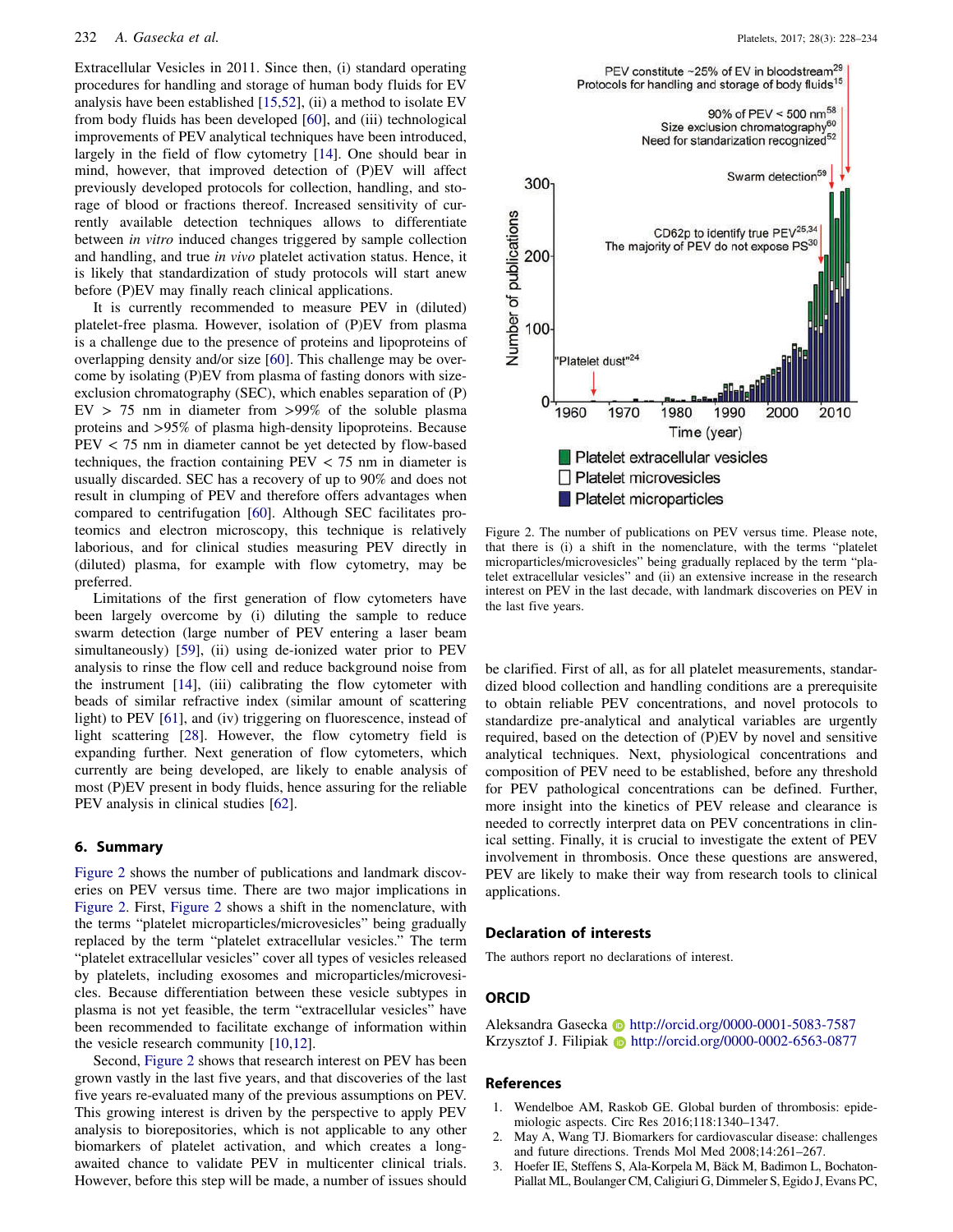Guzik T, Kwak BR, Landmesser U, Mayr M, Monaco C, Pasterkamp G, Tuñón J, Weber C; ESC Working Group Atherosclerosis and Vascular Biology. Novel methodologies for biomarker discovery in atherosclerosis. Eur Heart J 2015;36:2635–2642.

- <span id="page-6-0"></span>4. Mueller C. Biomarkers and acute coronary syndromes: an update. Eur Heart J. 2014;35:552–556.
- <span id="page-6-1"></span>5. Li J, Wang Y. Blood biomarkers in minor stroke and transient ischemic attack. Neurosci Bull 2016. [Epub ahead of print]
- <span id="page-6-2"></span>6. Cybulska B, Kłosiewicz-Latoszek L. Homocysteine—is it still an important risk factor for cardiovascular disease? Kardiol Pol 2015;73:1092–1096.
- <span id="page-6-3"></span>7. Jurk K. Analysis of platelet function and dysfunction. Hamostaseologie 2015;35. 60–72.
- <span id="page-6-4"></span>8. Kim MH, Choi SY, An SY, Serebruany V. Validation of three platelet function tests for bleeding risk stratification during dual antiplatelet therapy following coronary interventions. Clin Cardiol 2016;39:385–390.
- <span id="page-6-5"></span>9. Ferroni P, Riondino S, Vazzana N, Santoro N, Guadagni F, Davì G. Biomarkers of platelet activation in acute coronary syndromes. Thromb Haemost 2012;108:1109–1123.
- <span id="page-6-6"></span>10. van der Pol E, Böing AN, Harrison P, Sturk A, Nieuwland R. Classification, functions, and clinical relevance of extracellular vesicles. Pharmacol Rev 2012;64:676–705.
- <span id="page-6-7"></span>11. Owens AP 3rd, Mackman N. Microparticles in hemostasis and thrombosis. Circ Res 2011;108:1284–1297.
- <span id="page-6-8"></span>12. van der Pol E, Böing AN, Gool EL, Nieuwland R. Recent developments in the nomenclature, presence, isolation, detection and clinical impact of extracellular vesicles. J Thromb Haemost 2016;14:48–56.
- <span id="page-6-9"></span>13. Garcia BA, Smalley DM, Cho H, Shabanowitz J, Ley K, Hunt DF. The platelet microparticle proteome. J Proteome Res 2005;4:1516–1521.
- <span id="page-6-10"></span>14. Nolan JP. Flow cytometry of extracellular vesicles: potential, pitfalls, and prospects. Curr Protoc Cytom 2015;73:13.
- <span id="page-6-11"></span>15. Yuana Y, Böing AN, Grootemaat AE, van der Pol E, Hau CM, Cizmar P, Buhr E, Sturk A, Nieuwland R. Handling and storage of human body fluids for analysis of extracellular vesicles. J Extracell Vesicles 2015;4:29260.
- 16. Melki I, Tessandier N, Zufferey A, Boilard E. Platelet microvesicles in health and disease. Platelets [in press].
- <span id="page-6-12"></span>17. Edelstein L. The role of platelet microvesicles in intercellular communication. Platelets [in press].
- <span id="page-6-13"></span>18. Ferroni P, Pulcinelli FM, Lenti L, Gazzaniga PP. Is soluble P-selectin determination a more reliable marker of in vivo platelet activation than CD62P flow cytometric analysis? Thromb Haemost 1999;81:472–473.
- <span id="page-6-14"></span>19. Granja T, Schad J, Schüssel P, Fischer C, Häberle H, Rosenberger P, Straub A. Using six-colour flow cytometry to analyse the activation and interaction of platelets and leukocytes-A new assay suitable for bench and bedside conditions. Thromb Res 2015;136:786–796.
- <span id="page-6-15"></span>20. Headland SE, Jones HR, D'Sa AS. Cutting-edge analysis of extracellular microparticles using ImageStream(X) imaging flow cytometry. Sci Rep 2014;4:5237.
- <span id="page-6-16"></span>21. Ohkawa R, Hirowatari Y, Nakamura K, Ohkubo S, Ikeda H, Okada M, Tozuka M, Nakahara K, Yatomi Y. Platelet release of betathromboglobulin and platelet factor 4 and serotonin in plasma samples. Clin Biochem 2005;38:1023–1026.
- <span id="page-6-17"></span>22. Dragani A, Pascale S, Recchiuti A, Mattoscio D, Lattanzio S, Petrucci G, Mucci L, Ferrante E, Habib A, Ranelletti FO, et al. The contribution of cyclooxygenase-1 and -2 to persistent thromboxane biosynthesis in aspirin-treated essential thrombocythemia: implications for antiplatelet therapy. Blood 2010;115:1054–1061.
- <span id="page-6-18"></span>23. Halldórsdóttir AM, Stoker J, Porche-Sorbet R, Eby CS. Soluble CD40 ligand measurement inaccuracies attributable to specimen type, processing time, and ELISA method. Clin Chem 2005;51:1054–1057.
- <span id="page-6-19"></span>24. Wolf P. The nature and significance of platelet products in human plasma. Br J Haematol 1967;13:269–288.
- <span id="page-6-20"></span>25. Flaumenhaft R, Dilks JR, Richardson J, Alden E, Patel-Hett SR, Battinelli E, Klement GL, Sola-Visner M, Italiano JE Jr. Megakaryocyte-derived microparticles: direct visualization and distinction from platelet-derived microparticles. Blood 2009;113:1112–1121.
- <span id="page-6-21"></span>26. Rank A, Nieuwland R, Delker R, Köhler A, Toth B, Pihusch V, Wilkowski R, Pihusch R. Cellular origin of platelet-derived microparticles in vivo. Thromb Res 2010;126:e255–e259.
- <span id="page-6-22"></span>27. Söderström AC, Nybo M, Nielsen C, Vinholt PJ. The effect of centrifugation speed and time on pre-analytical platelet activation. Clin Chem Lab Med 2016. [Ahead-of-print].
- <span id="page-6-23"></span>28. Arraud N, Gounou C, Turpin D, Brisson AR. Fluorescence triggering: a general strategy for enumerating and phenotyping extracellular vesicles by flow cytometry. Cytometry A 2016;89:184–195.
- <span id="page-6-24"></span>29. Arraud N, Linares R, Tan S, Gounou C, Pasquet JM, Mornet S, Brisson AR. Extracellular vesicles from blood plasma: determination of their morphology, size, phenotype and concentration. J Thromb Haemost 2014;12:614–627.
- <span id="page-6-25"></span>30. Connor DE, Exner T, Ma DD, Joseph JE. The majority of circulating platelet-derived microparticles fail to bind annexin V, lack phospholipid-dependent procoagulant activity and demonstrate greater expression of glycoprotein Ib. Thromb Haemost 2010;103:1044–1052.
- <span id="page-6-26"></span>31. Gemmell CH, Sefton MV, Yeo EL. Platelet-derived microparticle formation involves glycoprotein IIb-IIIa. Inhibition by RGDS and a Glanzmann's thrombasthenia defect. J Biol Chem 1993;268:14586– 14589.
- <span id="page-6-27"></span>32. Badimon L, Padró T, Vilahur G. Atherosclerosis, platelets and thrombosis in acute ischaemic heart disease Eur Heart J Acute Cardiovasc Care 2012;1:60–74.
- <span id="page-6-28"></span>33. Kramer MC, van der Wal AC, Koch KT. Presence of older thrombus is an independent predictor of long-term mortality in patients with ST-elevation myocardial infarction treated with thrombus aspiration during primary percutaneous coronary intervention. Circulation 2008;118:1810–1816.
- <span id="page-6-29"></span>34. Rand ML, Wang H, Bang KWA, Packham MA, Freedman J. Rapid clearance of procoagulant platelet-derived microparticles from the circulation of rabbits. J Thromb Haemost 2006;4:1621–1623.
- <span id="page-6-30"></span>35. Dasgupta SK, Abdel-Monem H, Niravath P, Le A, Bellera RV, Langlois K, Nagata S, Rumbaut RE, Thiagarajan P. Lactadherin and clearance of platelet-derived microvesicles. Blood 2009;113:1332–1339.
- <span id="page-6-31"></span>36. Giannopoulos G, Oudatzis G, Paterakis G, Synetos A, Tampaki E, Bouras G, Hahalis G, Alexopoulos D, Tousoulis D, Cleman MW, et al. Red blood cell and platelet microparticles in myocardial infarction patients treated with primary angioplasty. Int J Cardiol 2014;176:145–150.
- <span id="page-6-36"></span>37. Montoro-García S, Shantsila E, Tapp LD, López-Cuenca A, Romero AI, Hernández-Romero D, Orenes-Piñero E, Manzano-Fernández S, Valdés M, et al. Small-size circulating microparticles in acute coronary syndromes: relevance to fibrinolytic status, reparative markers and outcomes. Atherosclerosis 2013;227:313–322.
- <span id="page-6-37"></span>38. Huisse MG, Lanoy E, Tcheche D, Feldman LJ, Bezeaud A, Anglès-Cano E, Mary-Krause M, de Prost D, Guillin MC, Steg PG. Prothrombotic markers and early spontaneous recanalization in ST-segment elevation myocardial infarction. Thromb Haemost 2007;98:420–426.
- 39. Dehmer GJ, Nichols TC, Bode AP, Liles D, Sigman J, Li S, Koch G, Tate DA, Griggs TR. Assessment of platelet activation by coronary sinus blood sampling during balloon angioplasty and directional coronary atherectomy. Am J Cardiol 1997;80:871–877.
- <span id="page-6-32"></span>40. Chen Y, Xiao Y, Lin Z, Xiao X, He C, Bihl JC, Zhao B, Ma X, Chen Y. The role of circulating platelets microparticles and platelet parameters in acute ischemic stroke patients. J Stroke Cerebrovasc Dis 2015;24:2313–2320.
- <span id="page-6-33"></span>41. Zhang X, McGeoch SC, Johnstone AM, Holtrop G, Sneddon AA, MacRury SM, Megson IL, Pearson DW, Abraham P, De Roos B, et al. Platelet-derived microparticle count and surface molecule expression differ between subjects with and without type 2 diabetes, independently of obesity status. J Thromb Thrombolysis 2014;37:455–463.
- <span id="page-6-38"></span>42. Feng B, Chen Y, Luo Y, Chen M, Li X, Ni Y. Circulating level of microparticles and their correlation with arterial elasticity and endothelium-dependent dilation in patients with type 2 diabetes mellitus. Atherosclerosis 2010;208:264–269.
- <span id="page-6-34"></span>43. Sabatier F, Darmon P, Hugel B, Combes V, Sanmarco M, Velut JG, Arnoux D, Charpiot P, Freyssinet JM, Oliver C, et al. Type 1 and type 2 diabetic patients display different patterns of cellular microparticles. Diabetes 2002;51:2840–2845.
- <span id="page-6-35"></span>44. Pelletier F, Garnache-Ottou F, Angelot F, Biichlé S, Vidal C, Humbert P, Saas P, Seillès E, Aubin F. Increased levels of circulating endothelial-derived microparticles and small-size plateletderived microparticles in psoriasis. J Invest Dermatol 2011;13:1573–1576.